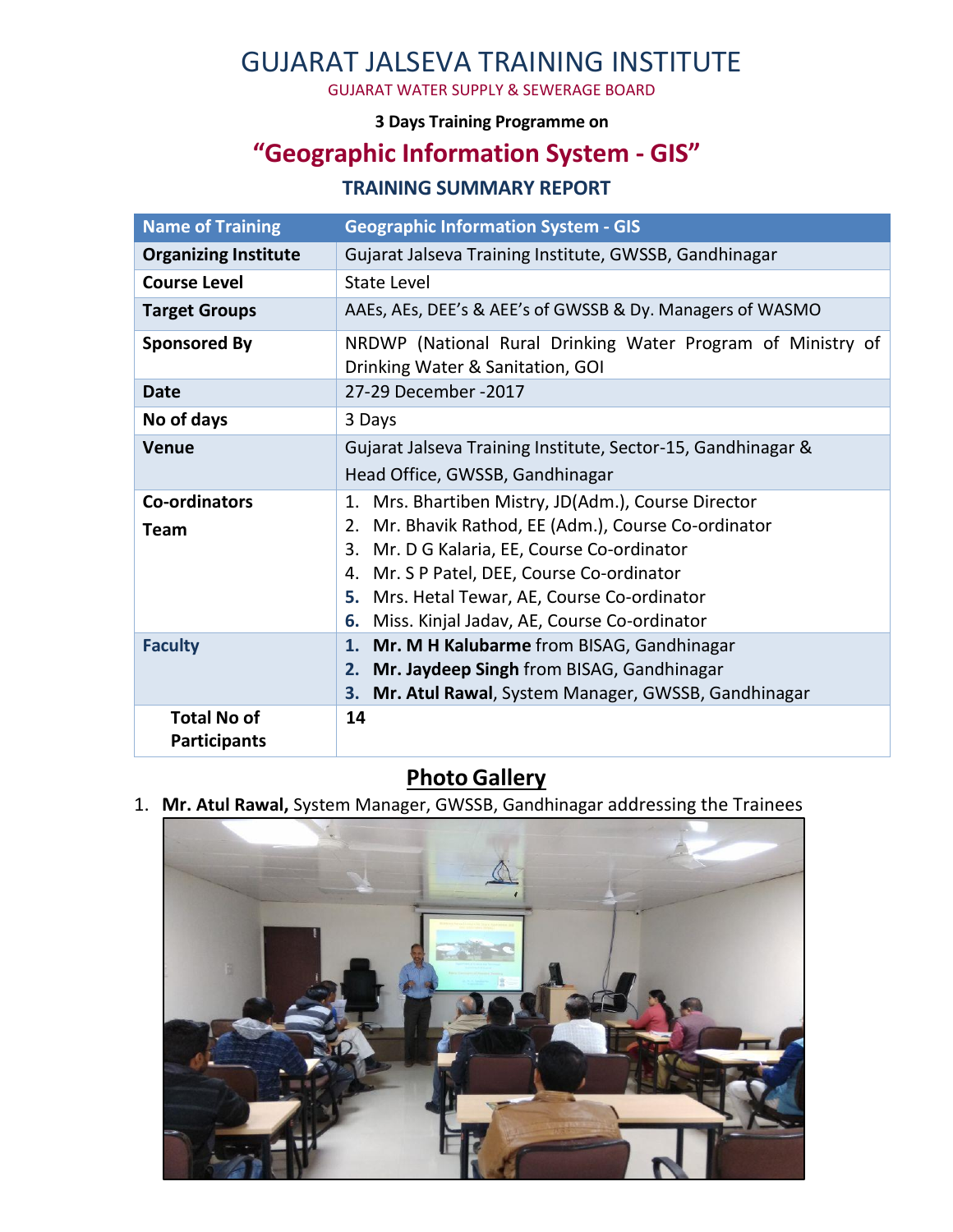2. **Mr. M H Kalubarme** from BISAG, Gandhinagar addressing the Trainees



3. **Mr. Jaydeep Singh** from BISAG, Gandhinagar addressing the Trainees